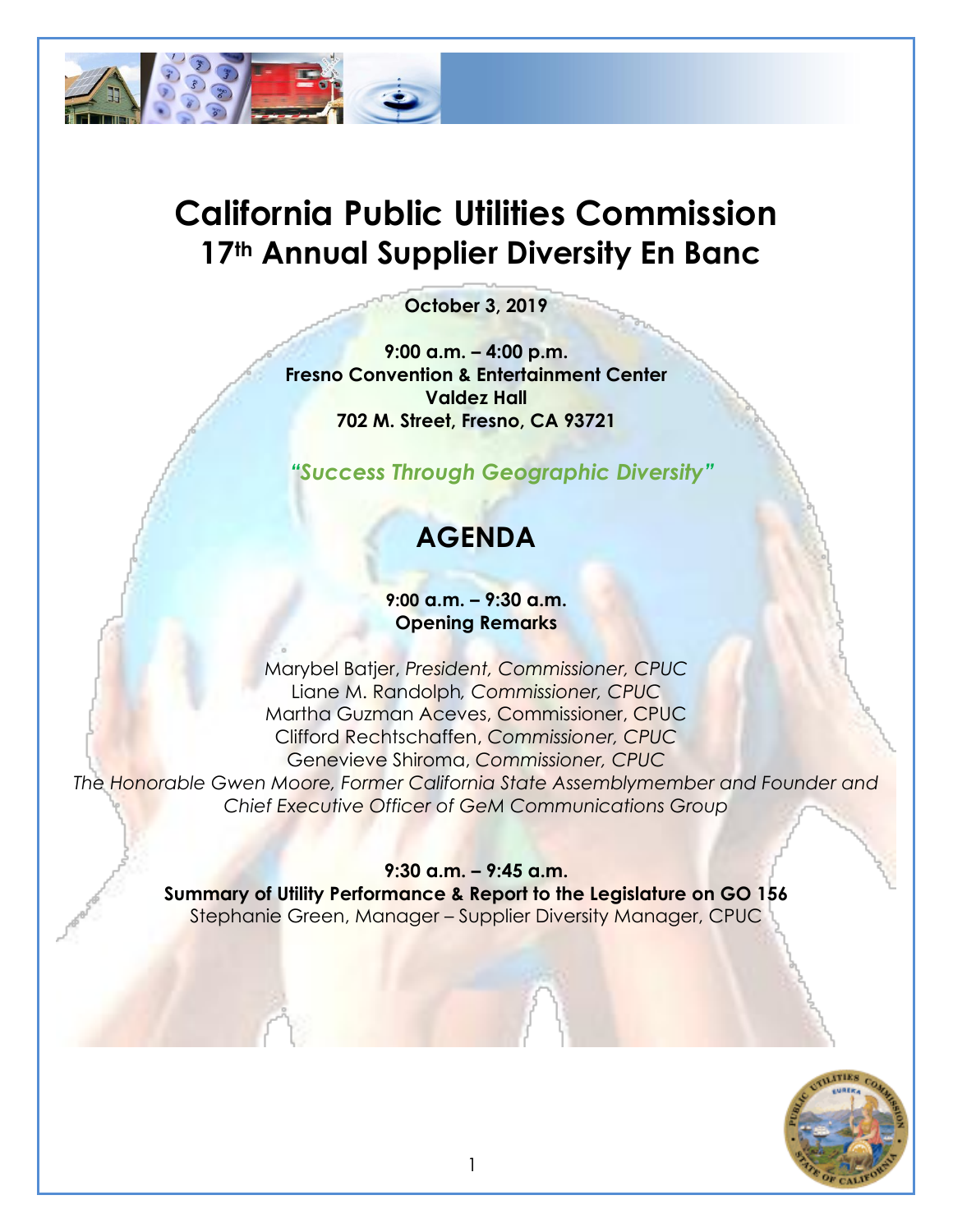

### **Agenda Continued**

**9:45 a.m. – 10:45 a.m. GO 156 Utility Contract Opportunities**

(Utility CEO's will provide an outlook of contract opportunities in the Central Valley and throughout California. They will also report/update the Commission on vegetation management.

Moderator — Marybel Batjer, President, CPUC

Kevin M. Payne, Chief Executive Officer & President, Southern California Edison Andy Vesey, Chief Executive Officer & President, Pacific Gas and Electric Company Michael Simpson, Sr. Vice President Technology Procurement, Planning & Development, T-Mobile Jalayna F. Bolden AVP Global Supply Chain & Strategic Initiatives, AT&T Keith Switzer, President, California Water Association

## **10:45 a.m. – 11:45 a.m. GO 156: Regional Perspectives on Geographic Diversity –**

How can the program incorporate more participation from diverse firms in the Central Valley?

Moderator — Tate Hill, Director, Access Plus Capital

Cole Woodman, Chairman, DVBE, VIB Network Joel Hockman, President, Sacramento Rainbow Chamber of Commerce Blong Xiong, Executive Director, Asian Business Institute & Resource Center Carlos Mendoza, President, Tulare Kings Hispanic Chamber of Commerce Tara Lynn Gray, Chief Executive Officer, Fresno Metro Black Chamber of Commerce Tracy Stanhoff, President, American Indian Chamber of Commerce

> **11:45 a.m. – 12:15 p.m. Public Comments – The Supplier's Perspective**

(During the public comments session – no more than 3 minutes per speaker)

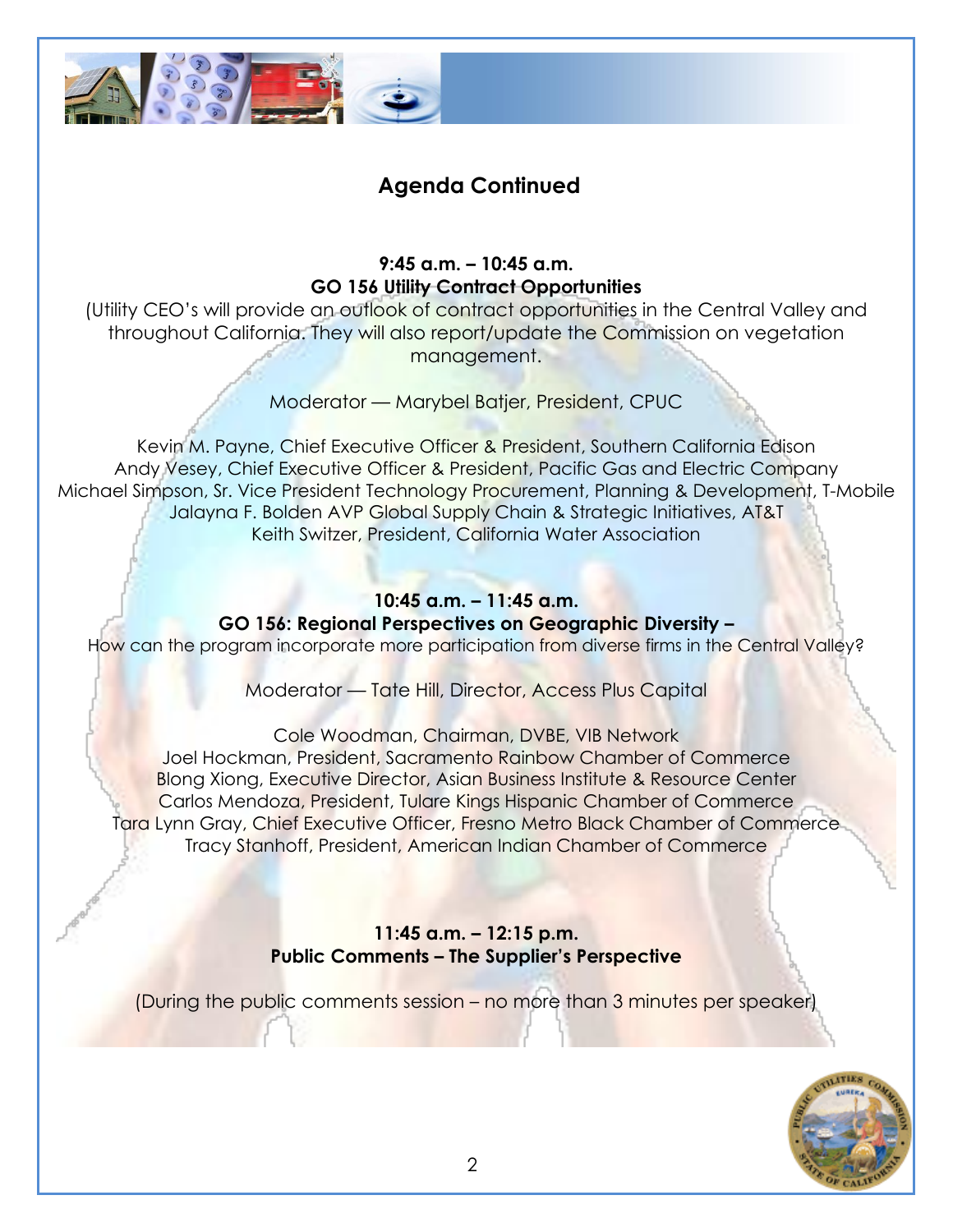

#### **Agenda Continued**

**12:15 p.m. – 1:15 p.m. LUNCH**

## *Sponsors:*

MEDONNELL



**BURNS** 

CONSULTING ENGINEERS

**1:15 p.m. – 2:30 p.m.**

#### **Executive Diversity & Economic Impact**

(*A discussion of how Board and Management diversity supports and improves diverse contracting opportunities. How the CPUC supplier diversity program impacts the economy and the communities in which the utilities serve.)*

*Moderator-Martha Guzman Aceves, Commissioner, CPUC*

Bret Lane, Chairman/Chief Executive Officer, Southern California Gas Kevin Sagara, Chief Executive Officer, San Diego Gas & Electric Rich Svindland, President, California American Water Sharon Braddy-McKoy, Vice President of Human Resources, Southwest Gas Cyril Pourrat, Chief Procurement Officer, Sprint Dawn Weisz, Chief Executive Officer, Marin Clean Energy